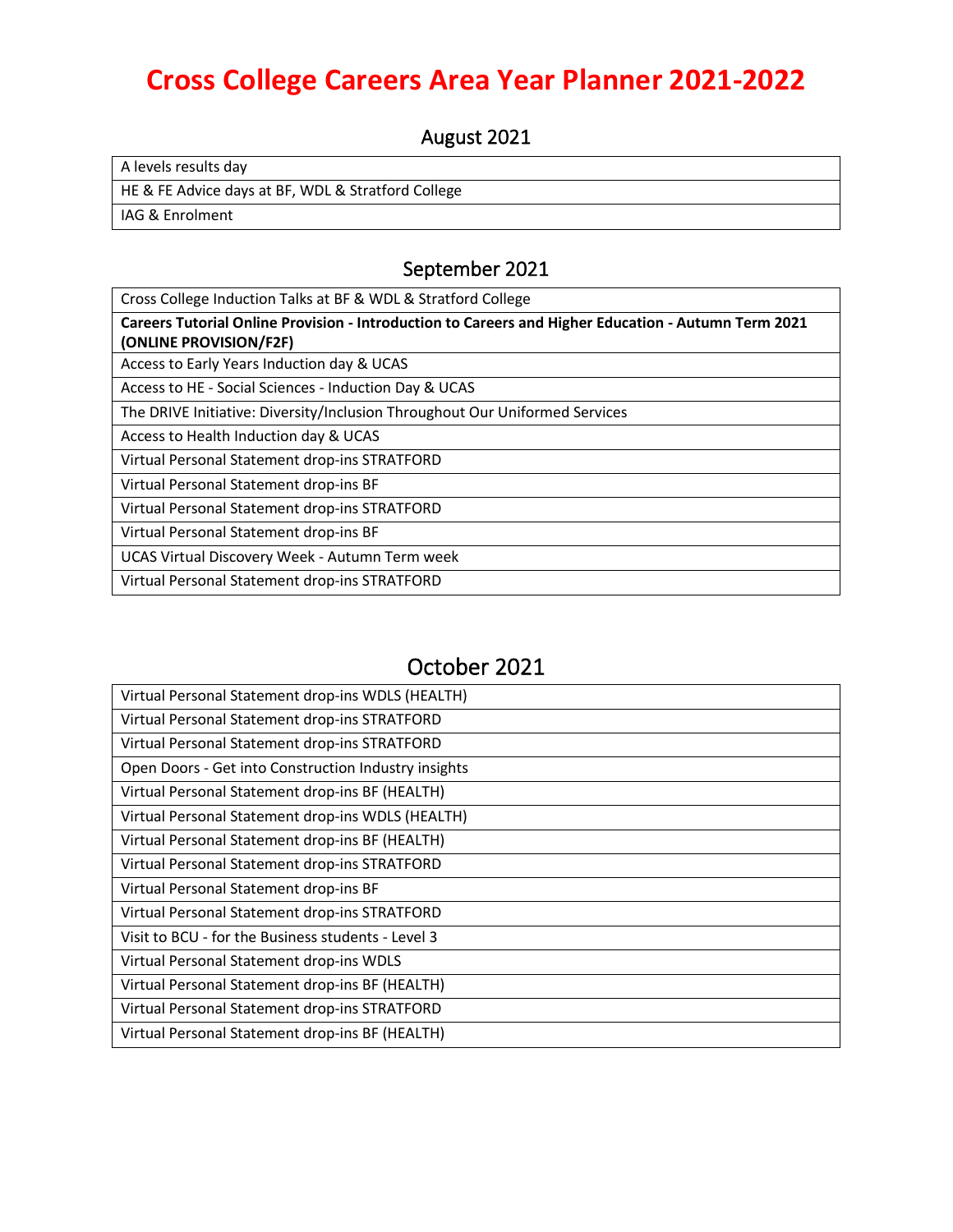| Virtual Personal Statement drop-ins BF          |
|-------------------------------------------------|
| Virtual Personal Statement drop-ins STRATFORD   |
| Virtual Personal Statement drop-ins BF          |
| BIMA Digital Day - Insight into Digital Careers |
| Virtual Personal Statement drop-ins BF          |
| Virtual Personal Statement drop-ins STRATFORD   |
| Virtual Personal Statement drop-ins STRATFORD   |
| Virtual Personal Statement drop-ins WDLS        |
| Virtual Personal Statement drop-ins BF          |
| Virtual Personal Statement drop-ins WDLS & BF   |
| Virtual Personal Statement drop-ins BF          |

# January 2022

| Careers Tutorial Provision - Introduction to Work Opportunities and Career Planning - Spring Term |
|---------------------------------------------------------------------------------------------------|
| Student Finance Talks - Access Students (Stratford)                                               |
| Border Force to deliver talks to Publci Service students                                          |
| Mock Interviews for Business students - conducted by Secure Trust Bank                            |
| HND Photography Mock Interviews                                                                   |
| Student Finance & Budgeting Talks (Stratford)                                                     |
| Graduate Assessment Centre Activity                                                               |
| HND Photography Mock Interviews                                                                   |
|                                                                                                   |
| Student Finance Talks - Health & Social Care (Stratford)                                          |
| Student Finance Talks - Start dates and faculty areas                                             |

# February 2022

| Mock Interviews for Early Years             |
|---------------------------------------------|
| Student Finance Talks - Level 3 Year 2 (BF) |
| Student Finance Talks - Access students     |

# March 2022

| Annual Careers & Apprenticeships Fair - March 2022 - Blossomfield Campus only (coaches over from<br><b>WDLS &amp; STRF)</b> |
|-----------------------------------------------------------------------------------------------------------------------------|
| Student Finance Talks - Access students (BF)                                                                                |
| Student Finance Talks - Access students (BF)                                                                                |
| Student Finance Talks - Sport students (Stratford)                                                                          |
| Student Finance Talks - Access students (BF)                                                                                |
| <b>Careers Fair at Stratford Campus</b>                                                                                     |
| Student Finance Talks - Access students (WDLS) & (BF)                                                                       |
| L2 Business Progression Day (Stratford)                                                                                     |